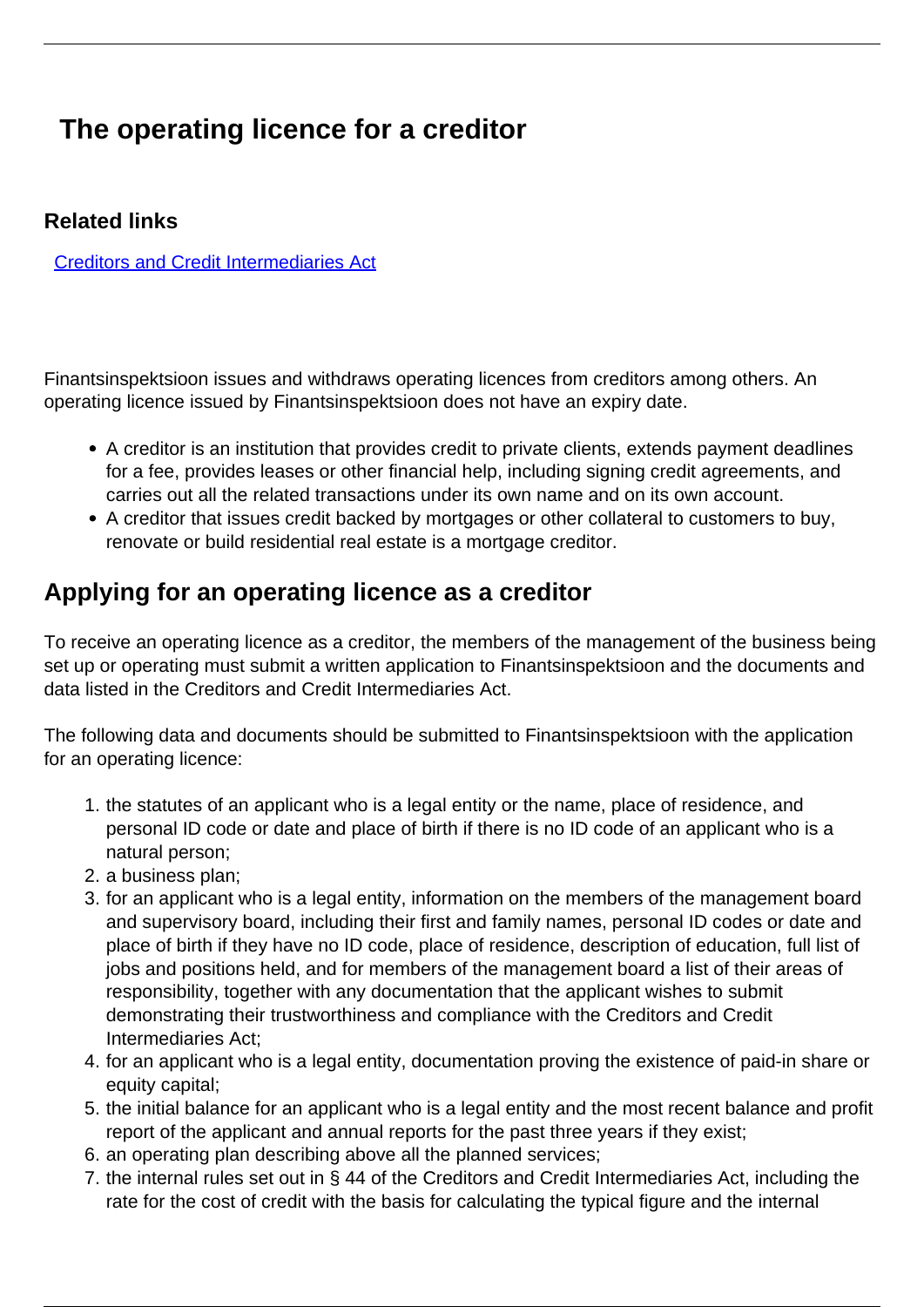bookkeeping rules or proposals for them;

- 8. a description of the information systems and other technological solutions needed for providing the planned services;
- 9. a description of measures to ensure compliance with anti-money laundering and terrorist financing obligations and obligations for information about the payer to be sent when transferring money when issuing credit and financing the activities of the creditor;
- 10. for an applicant who is a legal entity, a description of the organisational structure that if necessary includes a description of the use of credit intermediaries or related credit intermediaries or the procedure for transferring services;
- 11. a list of the owners of an applicant who is a legal entity, showing their names, their registry code or ID code, or date and place of birth if they have none, and details on the share or equity holdings of each shareholder or member and the voting weight given to them;
- 12. the data noted in § 31 of the Creditors and Credit Intermediaries Act on the major shareholders and controlling interests of an applicant who is a legal entity;
- 13. data on any legal entity that the applicant or its management holds more than 20% of or over which they have control, where those data include the size of its own capital and equity, a list of its areas of activity, and the size of the holding of the applicant and each manager;
- 14. information on the auditor and internal auditor of an applicant who is a legal entity, giving their names, places of residence or locations of operations, and personal ID codes or dates and places of birth or registry codes if there is no ID code;
- 15. information on the auditor of an applicant who is a natural person, giving name, place of residence or location of operations, and personal ID code or date of birth or registry code if there is no ID code;
- 16. information certifying that the managers and staff of the creditor have sufficient knowledge skills and experience;
- 17. proof of payment for the processing fee noted in § 453(2) of the Financial Supervision Authority Act.

The information required in point 12 on the major shareholders and controlling interests of an applicant does not need to be submitted when applying for an operating licence as a savings and loan association.

### **Time limit for procedures**

Creditors that were founded and operating before the Creditors and Credit Intermediaries Act came into force had to apply to Finantsinspektsioon for an operating licence and bring their activities and documentation into line with the act by 21 March 2016.

If a creditor submitted an application for an operating licence before 1 January 2016 and had not received a decision from Finantsinspektsioon by 21 March 2016 on whether to issue the licence or refuse it, that creditor is not considered to be operating without an operating licence in the sense defined in the penal code. In this case the creditor is not permitted to sign any new credit agreements from 21 March 2016 until the operating licence is issued or refused.

During the implementation period for the Creditors and Credit Intermediaries Act, the decision to issue an operating licence or to refuse it is taken by Finantsinspektsioon within six months after all the necessary documentation and data have been received and the requirements met, and not later than eight months after the application for the operating licence has been received.